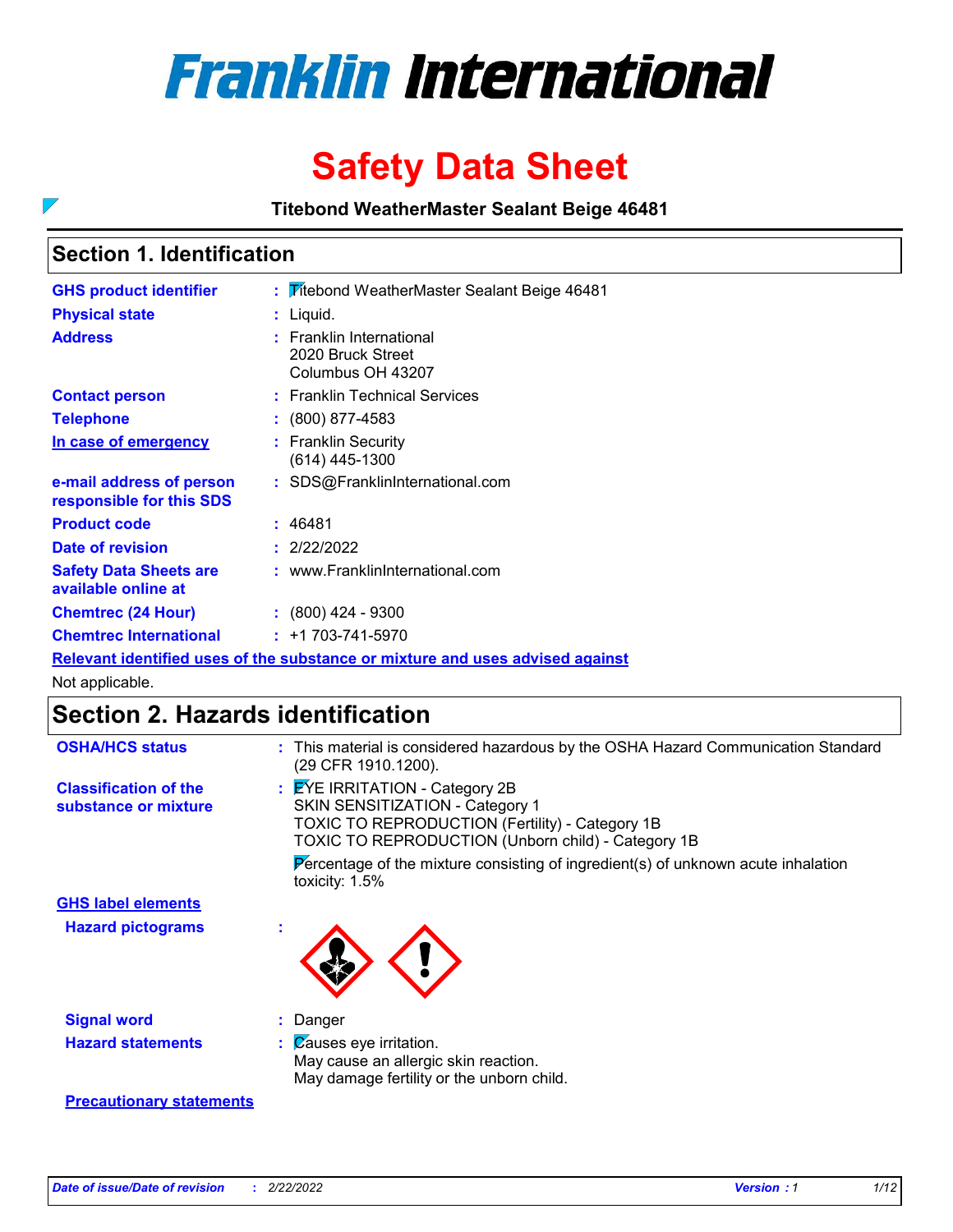### **Section 2. Hazards identification**

| <b>Prevention</b>                          | : Øbtain special instructions before use. Do not handle until all safety precautions have<br>been read and understood. Wear protective gloves. Wear eye or face protection.<br>Wear protective clothing. Avoid breathing vapor. Wash hands thoroughly after handling.<br>Contaminated work clothing must not be allowed out of the workplace.                                                       |
|--------------------------------------------|-----------------------------------------------------------------------------------------------------------------------------------------------------------------------------------------------------------------------------------------------------------------------------------------------------------------------------------------------------------------------------------------------------|
| <b>Response</b>                            | : F exposed or concerned: Get medical attention. IF ON SKIN: Wash with plenty of<br>soap and water. Wash contaminated clothing before reuse. If skin irritation or rash<br>occurs: Get medical attention. IF IN EYES: Rinse cautiously with water for several<br>minutes. Remove contact lenses, if present and easy to do. Continue rinsing. If eye<br>irritation persists: Get medical attention. |
| <b>Storage</b>                             | : Store locked up.                                                                                                                                                                                                                                                                                                                                                                                  |
| <b>Disposal</b>                            | : Dispose of contents and container in accordance with all local, regional, national and<br>international regulations.                                                                                                                                                                                                                                                                              |
| <b>Hazards not otherwise</b><br>classified | : Product generates methanol during cure.                                                                                                                                                                                                                                                                                                                                                           |
|                                            |                                                                                                                                                                                                                                                                                                                                                                                                     |

### **Section 3. Composition/information on ingredients**

| <b>Substance/mixture</b><br>Mixture                  |               |                     |
|------------------------------------------------------|---------------|---------------------|
| Ingredient name                                      | $\frac{9}{6}$ | <b>CAS number</b>   |
| 3-aminopropyltriethoxysilane<br>Dibutyltin dilaurate | ∣≤3<br>≤0.3   | 919-30-2<br>77-58-7 |

Any concentration shown as a range is to protect confidentiality or is due to batch variation.

**There are no additional ingredients present which, within the current knowledge of the supplier and in the concentrations applicable, are classified as hazardous to health or the environment and hence require reporting in this section.**

**Occupational exposure limits, if available, are listed in Section 8.**

### **Section 4. First aid measures**

| <b>Description of necessary first aid measures</b> |                                                                                                                                                                                                                                                                                                                                                                                                                                                                                                                                                                                                                                                                                                                                                                           |  |  |  |
|----------------------------------------------------|---------------------------------------------------------------------------------------------------------------------------------------------------------------------------------------------------------------------------------------------------------------------------------------------------------------------------------------------------------------------------------------------------------------------------------------------------------------------------------------------------------------------------------------------------------------------------------------------------------------------------------------------------------------------------------------------------------------------------------------------------------------------------|--|--|--|
| <b>Eye contact</b>                                 | : Immediately flush eyes with plenty of water, occasionally lifting the upper and lower<br>eyelids. Check for and remove any contact lenses. Continue to rinse for at least 10<br>minutes. If irritation persists, get medical attention.                                                                                                                                                                                                                                                                                                                                                                                                                                                                                                                                 |  |  |  |
| <b>Inhalation</b>                                  | : Remove victim to fresh air and keep at rest in a position comfortable for breathing. If<br>not breathing, if breathing is irregular or if respiratory arrest occurs, provide artificial<br>respiration or oxygen by trained personnel. It may be dangerous to the person providing<br>aid to give mouth-to-mouth resuscitation. Get medical attention. If unconscious, place<br>in recovery position and get medical attention immediately. Maintain an open airway.<br>Loosen tight clothing such as a collar, tie, belt or waistband. In case of inhalation of<br>decomposition products in a fire, symptoms may be delayed. The exposed person may<br>need to be kept under medical surveillance for 48 hours.                                                       |  |  |  |
| <b>Skin contact</b>                                | : Wash with plenty of soap and water. Remove contaminated clothing and shoes. Wash<br>contaminated clothing thoroughly with water before removing it, or wear gloves.<br>Continue to rinse for at least 10 minutes. Get medical attention. In the event of any<br>complaints or symptoms, avoid further exposure. Wash clothing before reuse. Clean<br>shoes thoroughly before reuse.                                                                                                                                                                                                                                                                                                                                                                                     |  |  |  |
| <b>Ingestion</b>                                   | : Wash out mouth with water. Remove dentures if any. Remove victim to fresh air and<br>keep at rest in a position comfortable for breathing. If material has been swallowed and<br>the exposed person is conscious, give small quantities of water to drink. Stop if the<br>exposed person feels sick as vomiting may be dangerous. Do not induce vomiting<br>unless directed to do so by medical personnel. If vomiting occurs, the head should be<br>kept low so that vomit does not enter the lungs. Get medical attention. Never give<br>anything by mouth to an unconscious person. If unconscious, place in recovery position<br>and get medical attention immediately. Maintain an open airway. Loosen tight clothing<br>such as a collar, tie, belt or waistband. |  |  |  |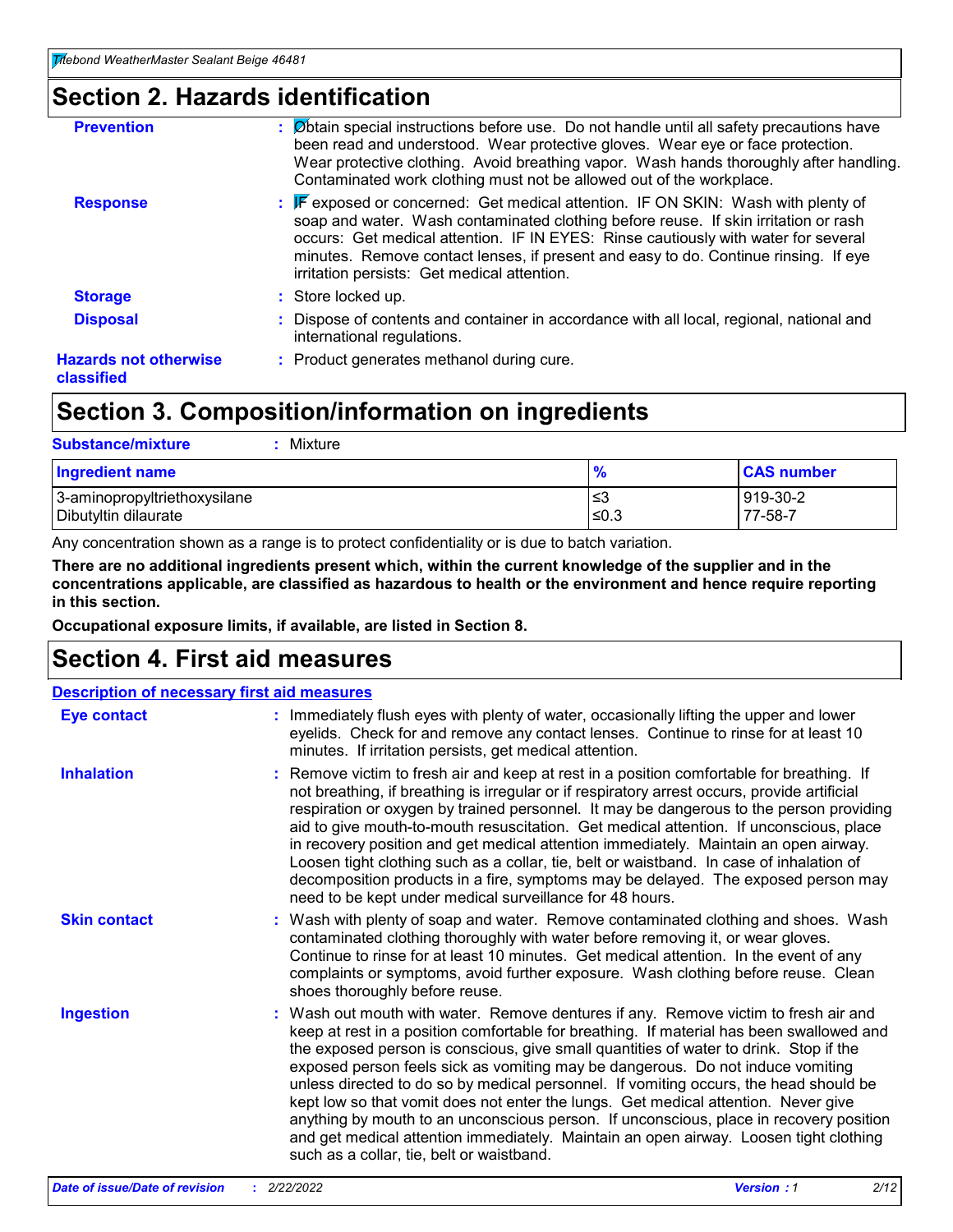### **Section 4. First aid measures**

| Most important symptoms/effects, acute and delayed |                                       |                                                                                                                                                                                                                                                                                                                                                                                                                 |  |  |  |
|----------------------------------------------------|---------------------------------------|-----------------------------------------------------------------------------------------------------------------------------------------------------------------------------------------------------------------------------------------------------------------------------------------------------------------------------------------------------------------------------------------------------------------|--|--|--|
|                                                    | <b>Potential acute health effects</b> |                                                                                                                                                                                                                                                                                                                                                                                                                 |  |  |  |
| <b>Eye contact</b>                                 |                                       | : May cause eye irritation.                                                                                                                                                                                                                                                                                                                                                                                     |  |  |  |
| <b>Inhalation</b>                                  |                                       | : No known significant effects or critical hazards.                                                                                                                                                                                                                                                                                                                                                             |  |  |  |
| <b>Skin contact</b>                                |                                       | : May cause skin irritation.                                                                                                                                                                                                                                                                                                                                                                                    |  |  |  |
| <b>Ingestion</b>                                   |                                       | : No known significant effects or critical hazards.                                                                                                                                                                                                                                                                                                                                                             |  |  |  |
| Over-exposure signs/symptoms                       |                                       |                                                                                                                                                                                                                                                                                                                                                                                                                 |  |  |  |
| <b>Eye contact</b>                                 |                                       | : Adverse symptoms may include the following:<br>irritation<br>watering<br>redness                                                                                                                                                                                                                                                                                                                              |  |  |  |
| <b>Inhalation</b>                                  |                                       | : Adverse symptoms may include the following:<br>reduced fetal weight<br>increase in fetal deaths<br>skeletal malformations                                                                                                                                                                                                                                                                                     |  |  |  |
| <b>Skin contact</b>                                |                                       | : Adverse symptoms may include the following:<br>irritation<br>redness<br>reduced fetal weight<br>increase in fetal deaths<br>skeletal malformations                                                                                                                                                                                                                                                            |  |  |  |
| <b>Ingestion</b>                                   |                                       | : Adverse symptoms may include the following:<br>reduced fetal weight<br>increase in fetal deaths<br>skeletal malformations                                                                                                                                                                                                                                                                                     |  |  |  |
|                                                    |                                       | <b>Indication of immediate medical attention and special treatment needed, if necessary</b>                                                                                                                                                                                                                                                                                                                     |  |  |  |
| <b>Notes to physician</b>                          |                                       | : In case of inhalation of decomposition products in a fire, symptoms may be delayed.<br>The exposed person may need to be kept under medical surveillance for 48 hours.                                                                                                                                                                                                                                        |  |  |  |
| <b>Specific treatments</b>                         |                                       | : No specific treatment.                                                                                                                                                                                                                                                                                                                                                                                        |  |  |  |
| <b>Protection of first-aiders</b>                  |                                       | : No action shall be taken involving any personal risk or without suitable training. If it is<br>suspected that fumes are still present, the rescuer should wear an appropriate mask or<br>self-contained breathing apparatus. It may be dangerous to the person providing aid to<br>give mouth-to-mouth resuscitation. Wash contaminated clothing thoroughly with water<br>before removing it, or wear gloves. |  |  |  |

**See toxicological information (Section 11)**

### **Section 5. Fire-fighting measures**

| <b>Extinguishing media</b>                             |                                                                                                                                                                                                     |
|--------------------------------------------------------|-----------------------------------------------------------------------------------------------------------------------------------------------------------------------------------------------------|
| <b>Suitable extinguishing</b><br>media                 | : Use an extinguishing agent suitable for the surrounding fire.                                                                                                                                     |
| <b>Unsuitable extinguishing</b><br>media               | : None known.                                                                                                                                                                                       |
| <b>Specific hazards arising</b><br>from the chemical   | : In a fire or if heated, a pressure increase will occur and the container may burst.                                                                                                               |
| <b>Hazardous thermal</b><br>decomposition products     | : Decomposition products may include the following materials:<br>carbon dioxide<br>carbon monoxide<br>nitrogen oxides<br>metal oxide/oxides                                                         |
| <b>Special protective actions</b><br>for fire-fighters | : Promptly isolate the scene by removing all persons from the vicinity of the incident if<br>there is a fire. No action shall be taken involving any personal risk or without suitable<br>training. |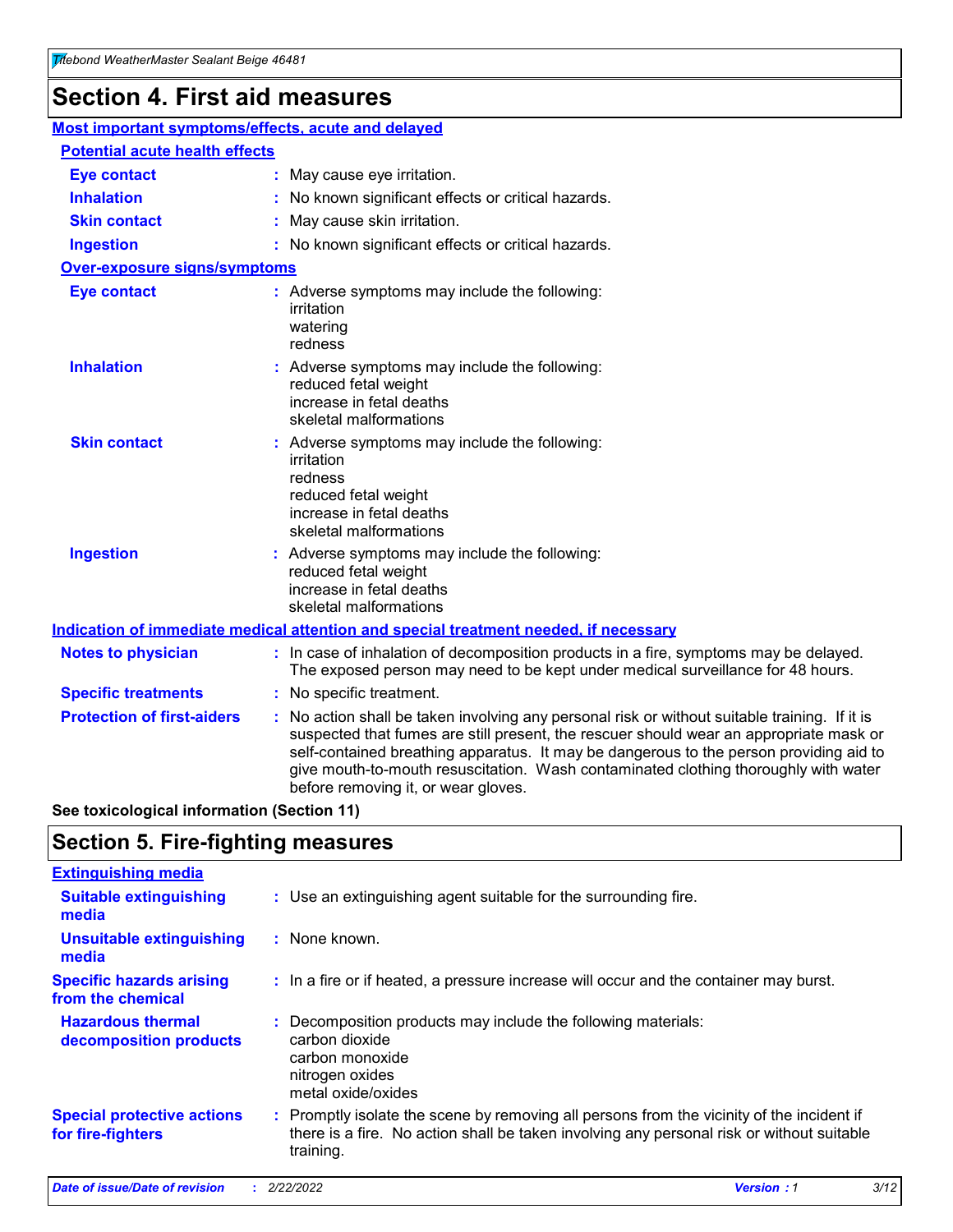### **Section 5. Fire-fighting measures**

**Special protective equipment for fire-fighters** Fire-fighters should wear appropriate protective equipment and self-contained breathing **:** apparatus (SCBA) with a full face-piece operated in positive pressure mode.

### **Section 6. Accidental release measures**

#### **Personal precautions, protective equipment and emergency procedures**

| For non-emergency<br>personnel                               | : No action shall be taken involving any personal risk or without suitable training.<br>Evacuate surrounding areas. Keep unnecessary and unprotected personnel from<br>entering. Do not touch or walk through spilled material. Avoid breathing vapor or mist.<br>Provide adequate ventilation. Wear appropriate respirator when ventilation is<br>inadequate. Put on appropriate personal protective equipment.                                                                                                                                                                                                                                                                                             |
|--------------------------------------------------------------|--------------------------------------------------------------------------------------------------------------------------------------------------------------------------------------------------------------------------------------------------------------------------------------------------------------------------------------------------------------------------------------------------------------------------------------------------------------------------------------------------------------------------------------------------------------------------------------------------------------------------------------------------------------------------------------------------------------|
| For emergency responders                                     | : If specialized clothing is required to deal with the spillage, take note of any information in<br>Section 8 on suitable and unsuitable materials. See also the information in "For non-<br>emergency personnel".                                                                                                                                                                                                                                                                                                                                                                                                                                                                                           |
| <b>Environmental precautions</b>                             | : Avoid dispersal of spilled material and runoff and contact with soil, waterways, drains<br>and sewers. Inform the relevant authorities if the product has caused environmental<br>pollution (sewers, waterways, soil or air).                                                                                                                                                                                                                                                                                                                                                                                                                                                                              |
| <b>Methods and materials for containment and cleaning up</b> |                                                                                                                                                                                                                                                                                                                                                                                                                                                                                                                                                                                                                                                                                                              |
| <b>Small spill</b>                                           | : Stop leak if without risk. Move containers from spill area. Dilute with water and mop up<br>if water-soluble. Alternatively, or if water-insoluble, absorb with an inert dry material and<br>place in an appropriate waste disposal container. Dispose of via a licensed waste<br>disposal contractor.                                                                                                                                                                                                                                                                                                                                                                                                     |
| <b>Large spill</b>                                           | : Stop leak if without risk. Move containers from spill area. Approach release from<br>upwind. Prevent entry into sewers, water courses, basements or confined areas. Wash<br>spillages into an effluent treatment plant or proceed as follows. Contain and collect<br>spillage with non-combustible, absorbent material e.g. sand, earth, vermiculite or<br>diatomaceous earth and place in container for disposal according to local regulations<br>(see Section 13). Dispose of via a licensed waste disposal contractor. Contaminated<br>absorbent material may pose the same hazard as the spilled product. Note: see<br>Section 1 for emergency contact information and Section 13 for waste disposal. |

### **Section 7. Handling and storage**

| <b>Precautions for safe handling</b>                                             |                                                                                                                                                                                                                                                                                                                                                                                                                                                                                                                                                                                                                                                                                                                                                                                                                                                  |
|----------------------------------------------------------------------------------|--------------------------------------------------------------------------------------------------------------------------------------------------------------------------------------------------------------------------------------------------------------------------------------------------------------------------------------------------------------------------------------------------------------------------------------------------------------------------------------------------------------------------------------------------------------------------------------------------------------------------------------------------------------------------------------------------------------------------------------------------------------------------------------------------------------------------------------------------|
| <b>Protective measures</b>                                                       | : Put on appropriate personal protective equipment (see Section 8). Persons with a<br>history of skin sensitization problems should not be employed in any process in which<br>this product is used. Avoid exposure - obtain special instructions before use. Avoid<br>exposure during pregnancy. Do not handle until all safety precautions have been read<br>and understood. Do not get in eyes or on skin or clothing. Do not ingest. Avoid<br>breathing vapor or mist. If during normal use the material presents a respiratory hazard,<br>use only with adequate ventilation or wear appropriate respirator. Keep in the original<br>container or an approved alternative made from a compatible material, kept tightly<br>closed when not in use. Empty containers retain product residue and can be hazardous.<br>Do not reuse container. |
| <b>Advice on general</b><br>occupational hygiene                                 | : Eating, drinking and smoking should be prohibited in areas where this material is<br>handled, stored and processed. Workers should wash hands and face before eating,<br>drinking and smoking. Remove contaminated clothing and protective equipment before<br>entering eating areas. See also Section 8 for additional information on hygiene<br>measures.                                                                                                                                                                                                                                                                                                                                                                                                                                                                                    |
| <b>Conditions for safe storage,</b><br>including any<br><b>incompatibilities</b> | Store between the following temperatures: 0 to $120^{\circ}$ C (32 to $248^{\circ}$ F). Store in<br>accordance with local regulations. Store in original container protected from direct<br>sunlight in a dry, cool and well-ventilated area, away from incompatible materials (see<br>Section 10) and food and drink. Store locked up. Keep container tightly closed and<br>sealed until ready for use. Containers that have been opened must be carefully<br>resealed and kept upright to prevent leakage. Do not store in unlabeled containers.<br>Use appropriate containment to avoid environmental contamination. See Section 10 for<br>incompatible materials before handling or use.                                                                                                                                                     |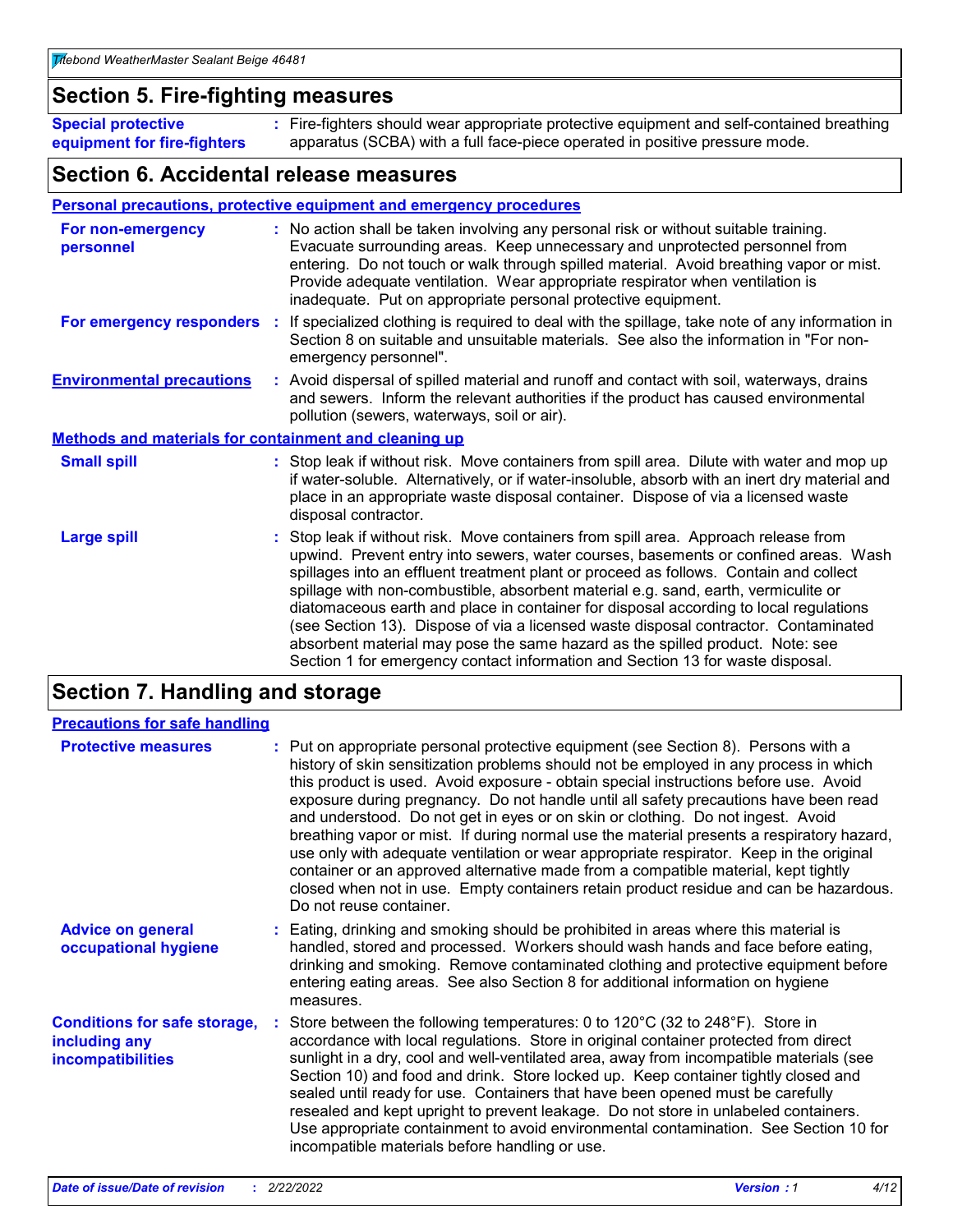### **Section 8. Exposure controls/personal protection**

#### **Control parameters**

#### **Occupational exposure limits**

| <b>Ingredient name</b>                               |                        | <b>Exposure limits</b>                                                                                                                                                                                                                                                                                                                                                                                                                                                                                                                                                                                                 |
|------------------------------------------------------|------------------------|------------------------------------------------------------------------------------------------------------------------------------------------------------------------------------------------------------------------------------------------------------------------------------------------------------------------------------------------------------------------------------------------------------------------------------------------------------------------------------------------------------------------------------------------------------------------------------------------------------------------|
| 3-aminopropyltriethoxysilane<br>Dibutyltin dilaurate |                        | None.<br>ACGIH TLV (United States, 3/2019). Absorbed through skin.<br>Notes: as Sn<br>TWA: $0.1 \text{ mg/m}^3$ , (as Sn) 8 hours.<br>STEL: 0.2 mg/m <sup>3</sup> , (as Sn) 15 minutes.<br>NIOSH REL (United States, 10/2016). Absorbed through skin.<br>Notes: as Sn<br>TWA: 0.1 mg/m <sup>3</sup> , (as Sn) 10 hours.<br>OSHA PEL (United States, 5/2018). Notes: as Sn<br>TWA: $0.1 \text{ mg/m}^3$ , (as Sn) 8 hours.<br>OSHA PEL 1989 (United States, 3/1989). Absorbed through skin.<br><b>Notes: measured as Sn</b><br>TWA: 0.1 mg/m <sup>3</sup> , (measured as Sn) 8 hours. Form: Organic                     |
| <b>Appropriate engineering</b><br>controls           |                        | : If user operations generate dust, fumes, gas, vapor or mist, use process enclosures,<br>local exhaust ventilation or other engineering controls to keep worker exposure to<br>airborne contaminants below any recommended or statutory limits.                                                                                                                                                                                                                                                                                                                                                                       |
| <b>Environmental exposure</b><br><b>controls</b>     |                        | Emissions from ventilation or work process equipment should be checked to ensure<br>they comply with the requirements of environmental protection legislation. In some<br>cases, fume scrubbers, filters or engineering modifications to the process equipment<br>will be necessary to reduce emissions to acceptable levels.                                                                                                                                                                                                                                                                                          |
| <b>Individual protection measures</b>                |                        |                                                                                                                                                                                                                                                                                                                                                                                                                                                                                                                                                                                                                        |
| <b>Hygiene measures</b>                              |                        | : Wash hands, forearms and face thoroughly after handling chemical products, before<br>eating, smoking and using the lavatory and at the end of the working period.<br>Appropriate techniques should be used to remove potentially contaminated clothing.<br>Contaminated work clothing should not be allowed out of the workplace. Wash<br>contaminated clothing before reusing. Ensure that eyewash stations and safety<br>showers are close to the workstation location.                                                                                                                                            |
| <b>Eye/face protection</b>                           |                        | Safety eyewear complying with an approved standard should be used when a risk<br>assessment indicates this is necessary to avoid exposure to liquid splashes, mists,<br>gases or dusts. If contact is possible, the following protection should be worn, unless<br>the assessment indicates a higher degree of protection: chemical splash goggles.                                                                                                                                                                                                                                                                    |
| <b>Skin protection</b>                               |                        |                                                                                                                                                                                                                                                                                                                                                                                                                                                                                                                                                                                                                        |
| <b>Hand protection</b>                               |                        | : Chemical-resistant, impervious gloves complying with an approved standard should be<br>worn at all times when handling chemical products if a risk assessment indicates this is<br>necessary. Considering the parameters specified by the glove manufacturer, check<br>during use that the gloves are still retaining their protective properties. It should be<br>noted that the time to breakthrough for any glove material may be different for different<br>glove manufacturers. In the case of mixtures, consisting of several substances, the<br>protection time of the gloves cannot be accurately estimated. |
| <b>Body protection</b>                               | handling this product. | Personal protective equipment for the body should be selected based on the task being<br>performed and the risks involved and should be approved by a specialist before                                                                                                                                                                                                                                                                                                                                                                                                                                                |
| <b>Other skin protection</b>                         |                        | : Appropriate footwear and any additional skin protection measures should be selected<br>based on the task being performed and the risks involved and should be approved by a<br>specialist before handling this product.                                                                                                                                                                                                                                                                                                                                                                                              |
| <b>Respiratory protection</b>                        | aspects of use.        | Based on the hazard and potential for exposure, select a respirator that meets the<br>appropriate standard or certification. Respirators must be used according to a<br>respiratory protection program to ensure proper fitting, training, and other important                                                                                                                                                                                                                                                                                                                                                         |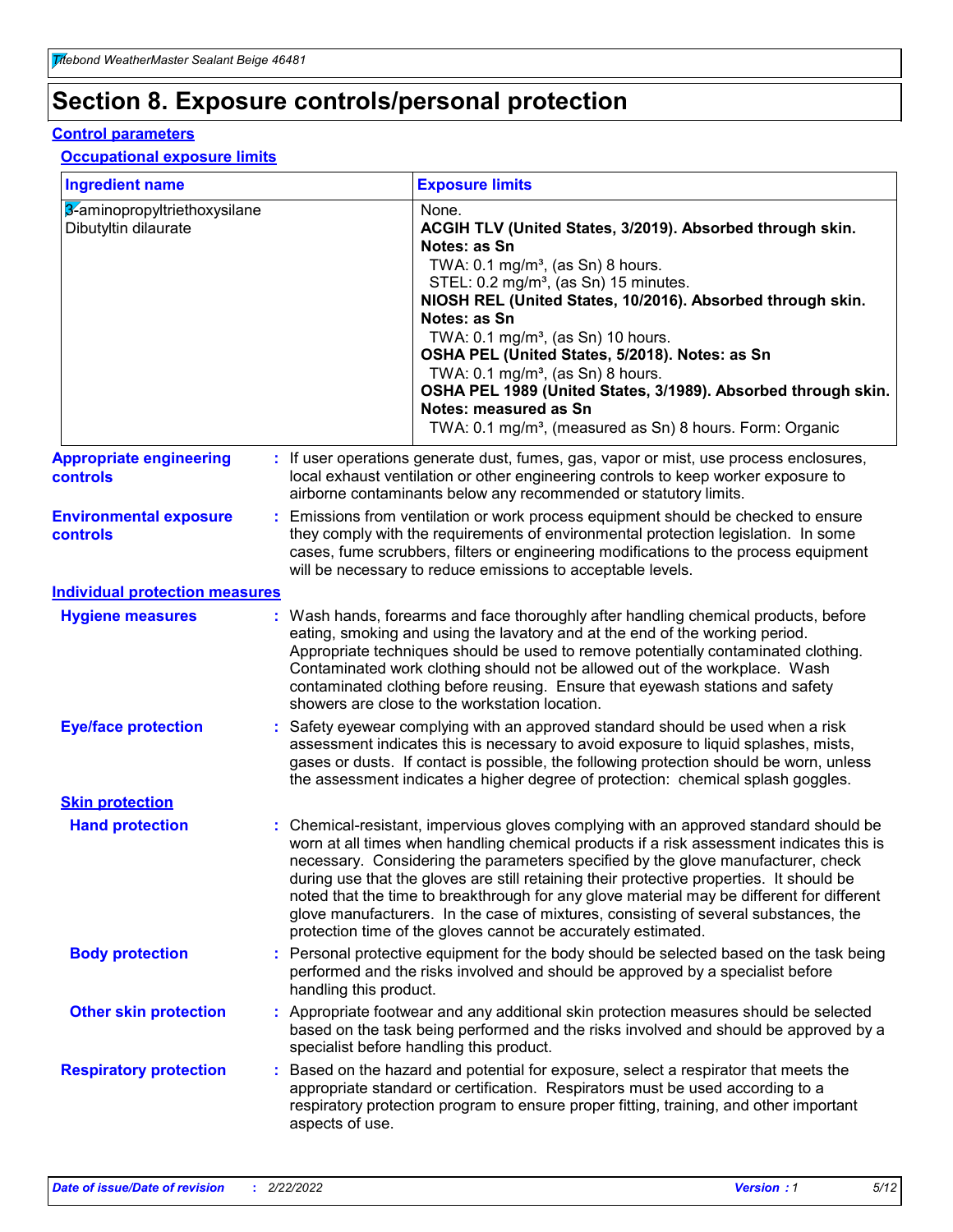### **Section 9. Physical and chemical properties**

#### **Appearance**

| <b>Physical state</b>                             | : Liquid. [Paste.]                                                |
|---------------------------------------------------|-------------------------------------------------------------------|
| Color                                             | Beige.                                                            |
| Odor                                              | None [Slight]                                                     |
| <b>Odor threshold</b>                             | : Not available.                                                  |
| рH                                                | : Not applicable.                                                 |
| <b>Melting point</b>                              | : Not available.                                                  |
| <b>Boiling point</b>                              | : >100°C (>212°F)                                                 |
| <b>Flash point</b>                                | : Closed cup: >200°C (>392°F) [Setaflash.]                        |
| <b>Evaporation rate</b>                           | $:$ <1 (butyl acetate = 1)                                        |
| <b>Flammability (solid, gas)</b>                  | : Not available.                                                  |
| Lower and upper explosive<br>(flammable) limits   | : Not available.                                                  |
| <b>VOC (less water, less</b><br>exempt solvents)  | : 0 g/l                                                           |
| <b>Volatility</b>                                 | $: 0\%$ (w/w)                                                     |
| <b>Vapor density</b>                              | : Not available.                                                  |
| <b>Relative density</b>                           | : 1.4329                                                          |
| <b>Solubility</b>                                 | : Insoluble in the following materials: cold water and hot water. |
| <b>Solubility in water</b>                        | : Not available.                                                  |
| <b>Partition coefficient: n-</b><br>octanol/water | : Not available.                                                  |
| <b>Auto-ignition temperature</b>                  | : Not available.                                                  |
| <b>Decomposition temperature</b>                  | : Not available.                                                  |
| <b>Viscosity</b>                                  | : Not available.                                                  |

### **Section 10. Stability and reactivity**

| <b>Reactivity</b>                            |    | : No specific test data related to reactivity available for this product or its ingredients.            |
|----------------------------------------------|----|---------------------------------------------------------------------------------------------------------|
| <b>Chemical stability</b>                    |    | : The product is stable.                                                                                |
| <b>Possibility of hazardous</b><br>reactions |    | : Under normal conditions of storage and use, hazardous reactions will not occur.                       |
| <b>Conditions to avoid</b>                   |    | : No specific data.                                                                                     |
| <b>Incompatible materials</b>                | ٠. | No specific data.                                                                                       |
| <b>Hazardous decomposition</b><br>products   | ÷. | Under normal conditions of storage and use, hazardous decomposition products should<br>not be produced. |

### **Section 11. Toxicological information**

#### **Information on toxicological effects**

#### **Acute toxicity**

| <b>Product/ingredient name</b> | <b>Result</b>           | <b>Species</b> | <b>Dose</b>                | <b>Exposure</b> |
|--------------------------------|-------------------------|----------------|----------------------------|-----------------|
| 3-aminopropyltriethoxysilane   | <b>ILD50 Dermal</b>     | Rabbit         | 4.29 g/kg                  |                 |
| Dibutyltin dilaurate           | ILD50 Oral<br>LD50 Oral | Rat<br>Rat     | $1.57$ g/kg<br>175 $mg/kg$ |                 |
|                                |                         |                |                            |                 |

**Irritation/Corrosion**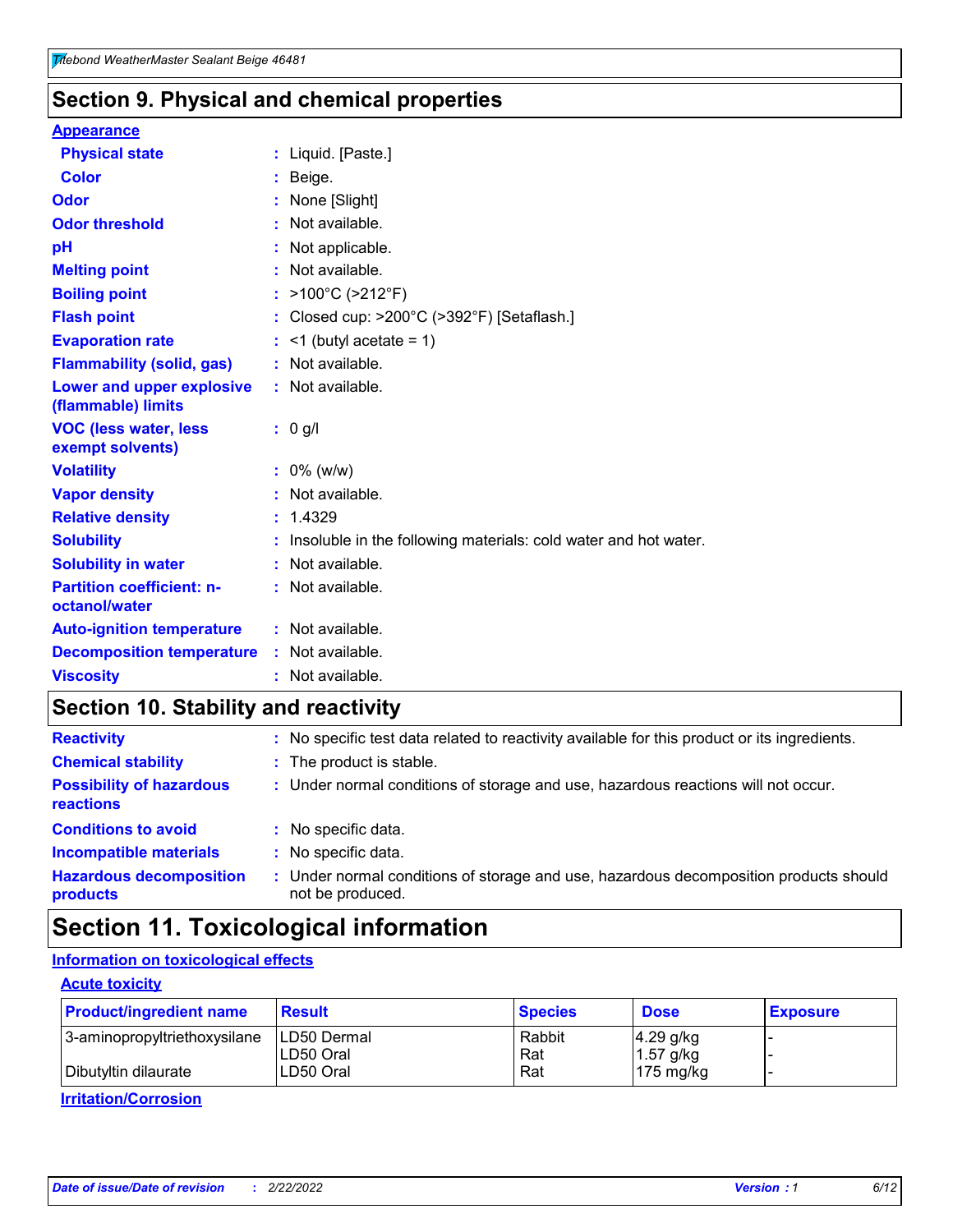## **Section 11. Toxicological information**

| <b>Product/ingredient name</b> | <b>Result</b>            | <b>Species</b> | <b>Score</b> | <b>Exposure</b>           | <b>Observation</b> |
|--------------------------------|--------------------------|----------------|--------------|---------------------------|--------------------|
| 3-aminopropyltriethoxysilane   | Eyes - Mild irritant     | Rabbit         |              | $100 \text{ mg}$          |                    |
|                                | Eyes - Severe irritant   | Rabbit         |              | 24 hours 750              |                    |
|                                |                          |                |              | ug                        |                    |
|                                | Skin - Severe irritant   | Rabbit         |              | 24 hours 5                | -                  |
| Dibutyltin dilaurate           | Eyes - Moderate irritant | Rabbit         |              | mq<br><b>24 hours 100</b> |                    |
|                                |                          |                |              | mg                        |                    |
|                                | Skin - Severe irritant   | Rabbit         |              | 500 mg                    | -                  |

#### **Sensitization**

Not available.

#### **Mutagenicity**

Not available.

#### **Carcinogenicity**

Not available.

#### **Reproductive toxicity**

Not available.

#### **Teratogenicity**

Not available.

#### **Specific target organ toxicity (single exposure)**

Not available.

#### **Specific target organ toxicity (repeated exposure)**

| <b>Name</b>                                                                         |                                                                            | <b>Category</b>                                     | <b>Route of</b><br>exposure | <b>Target organs</b> |
|-------------------------------------------------------------------------------------|----------------------------------------------------------------------------|-----------------------------------------------------|-----------------------------|----------------------|
| Dibutyltin dilaurate                                                                |                                                                            | Category 1                                          | -                           | respiratory system   |
| <b>Aspiration hazard</b><br>Not available.                                          |                                                                            |                                                     |                             |                      |
| <b>Information on the likely</b><br>routes of exposure                              | : Not available.                                                           |                                                     |                             |                      |
| <b>Potential acute health effects</b>                                               |                                                                            |                                                     |                             |                      |
| <b>Eye contact</b>                                                                  | : May cause eye irritation.                                                |                                                     |                             |                      |
| <b>Inhalation</b>                                                                   |                                                                            | : No known significant effects or critical hazards. |                             |                      |
| <b>Skin contact</b>                                                                 | : May cause skin irritation.                                               |                                                     |                             |                      |
| <b>Ingestion</b>                                                                    |                                                                            | : No known significant effects or critical hazards. |                             |                      |
| <b>Symptoms related to the physical, chemical and toxicological characteristics</b> |                                                                            |                                                     |                             |                      |
| <b>Eye contact</b>                                                                  | irritation<br>watering<br>redness                                          | : Adverse symptoms may include the following:       |                             |                      |
| <b>Inhalation</b>                                                                   | reduced fetal weight<br>increase in fetal deaths<br>skeletal malformations | : Adverse symptoms may include the following:       |                             |                      |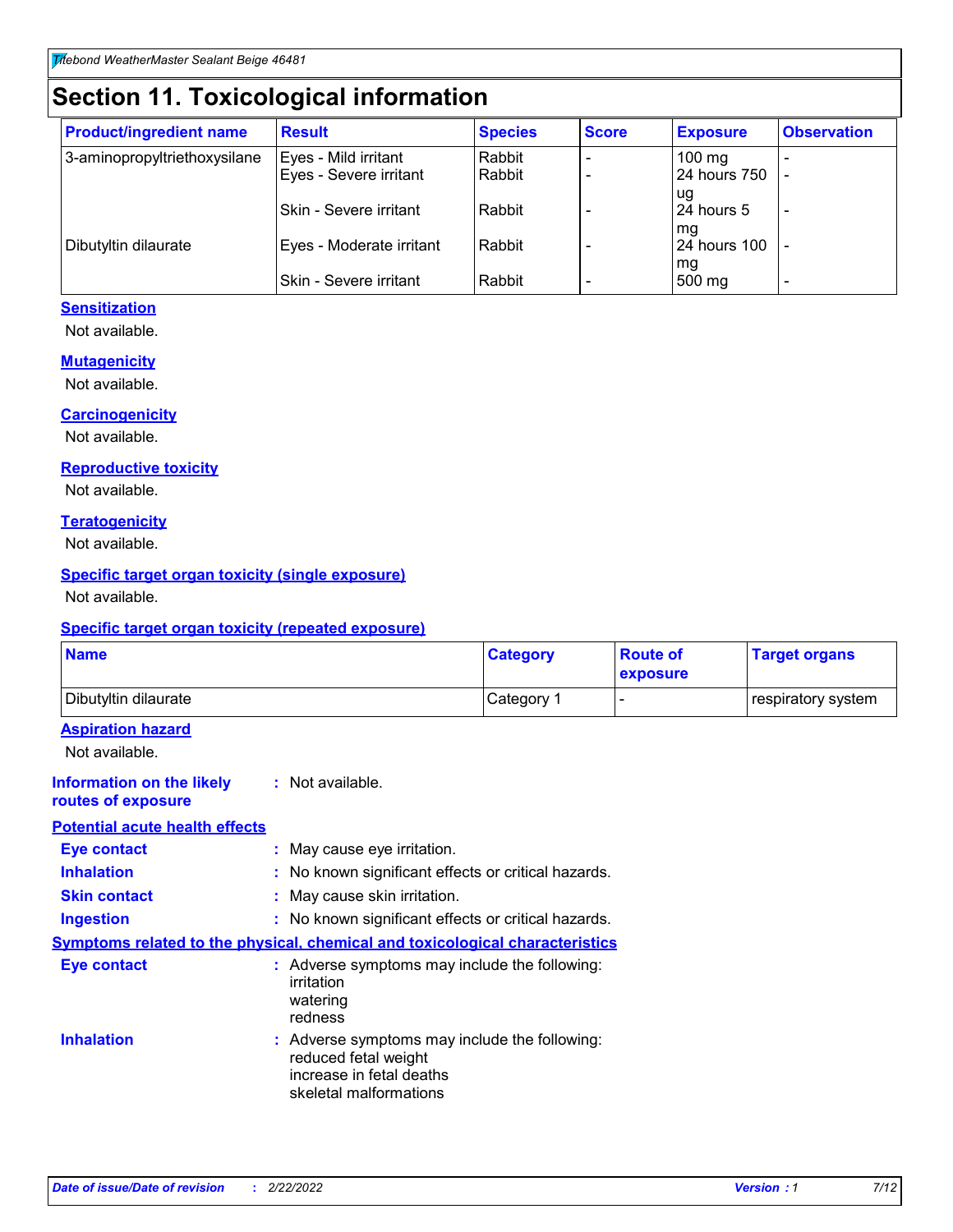### **Section 11. Toxicological information**

| <b>Skin contact</b>                     | : Adverse symptoms may include the following:                                                            |
|-----------------------------------------|----------------------------------------------------------------------------------------------------------|
|                                         | irritation                                                                                               |
|                                         | redness                                                                                                  |
|                                         | reduced fetal weight                                                                                     |
|                                         | increase in fetal deaths                                                                                 |
|                                         | skeletal malformations                                                                                   |
| <b>Ingestion</b>                        | : Adverse symptoms may include the following:                                                            |
|                                         | reduced fetal weight                                                                                     |
|                                         | increase in fetal deaths                                                                                 |
|                                         | skeletal malformations                                                                                   |
|                                         | Delayed and immediate effects and also chronic effects from short and long term exposure                 |
| <b>Short term exposure</b>              |                                                                                                          |
| <b>Potential immediate</b>              | : Not available.                                                                                         |
| effects                                 |                                                                                                          |
| <b>Potential delayed effects</b>        | : Not available.                                                                                         |
| Long term exposure                      |                                                                                                          |
| <b>Potential immediate</b>              | : Not available.                                                                                         |
| effects                                 |                                                                                                          |
| <b>Potential delayed effects</b>        | : Not available.                                                                                         |
| <b>Potential chronic health effects</b> |                                                                                                          |
| Not available.                          |                                                                                                          |
| <b>General</b>                          | : Once sensitized, a severe allergic reaction may occur when subsequently exposed to<br>very low levels. |
| <b>Carcinogenicity</b>                  | : No known significant effects or critical hazards.                                                      |
| <b>Mutagenicity</b>                     | : No known significant effects or critical hazards.                                                      |
| <b>Teratogenicity</b>                   | May damage the unborn child.                                                                             |
| <b>Developmental effects</b>            | : No known significant effects or critical hazards.                                                      |
| <b>Fertility effects</b>                | May damage fertility.                                                                                    |
| <b>Numerical measures of toxicity</b>   |                                                                                                          |
| <b>Acute toxicity estimates</b>         |                                                                                                          |
| الملمانة المستنقط فالمرابط              |                                                                                                          |

Not available.

### **Section 12. Ecological information**

#### **Toxicity**

| <b>Product/ingredient name</b> | <b>Result</b>                     | <b>Species</b>                       | <b>Exposure</b> |
|--------------------------------|-----------------------------------|--------------------------------------|-----------------|
| <b>Dibutyltin dilaurate</b>    | Chronic EC10 > 2 mg/l Fresh water | Algae - Scenedesmus<br>I subspicatus | l 96 hours      |

#### **Persistence and degradability**

| <b>Product/ingredient name</b> | <b>Test</b>                                                                    | <b>Result</b>  |                   | <b>Dose</b> | <b>Inoculum</b>         |
|--------------------------------|--------------------------------------------------------------------------------|----------------|-------------------|-------------|-------------------------|
| Dibutyltin dilaurate           | OECD 301F<br>Ready<br>Biodegradability -<br>Manometric<br>Respirometry<br>Test | 23 % - 28 days |                   |             |                         |
| <b>Product/ingredient name</b> | <b>Aquatic half-life</b>                                                       |                | <b>Photolysis</b> |             | <b>Biodegradability</b> |
| Dibutyltin dilaurate           |                                                                                |                |                   |             | Inherent                |

### **Bioaccumulative potential**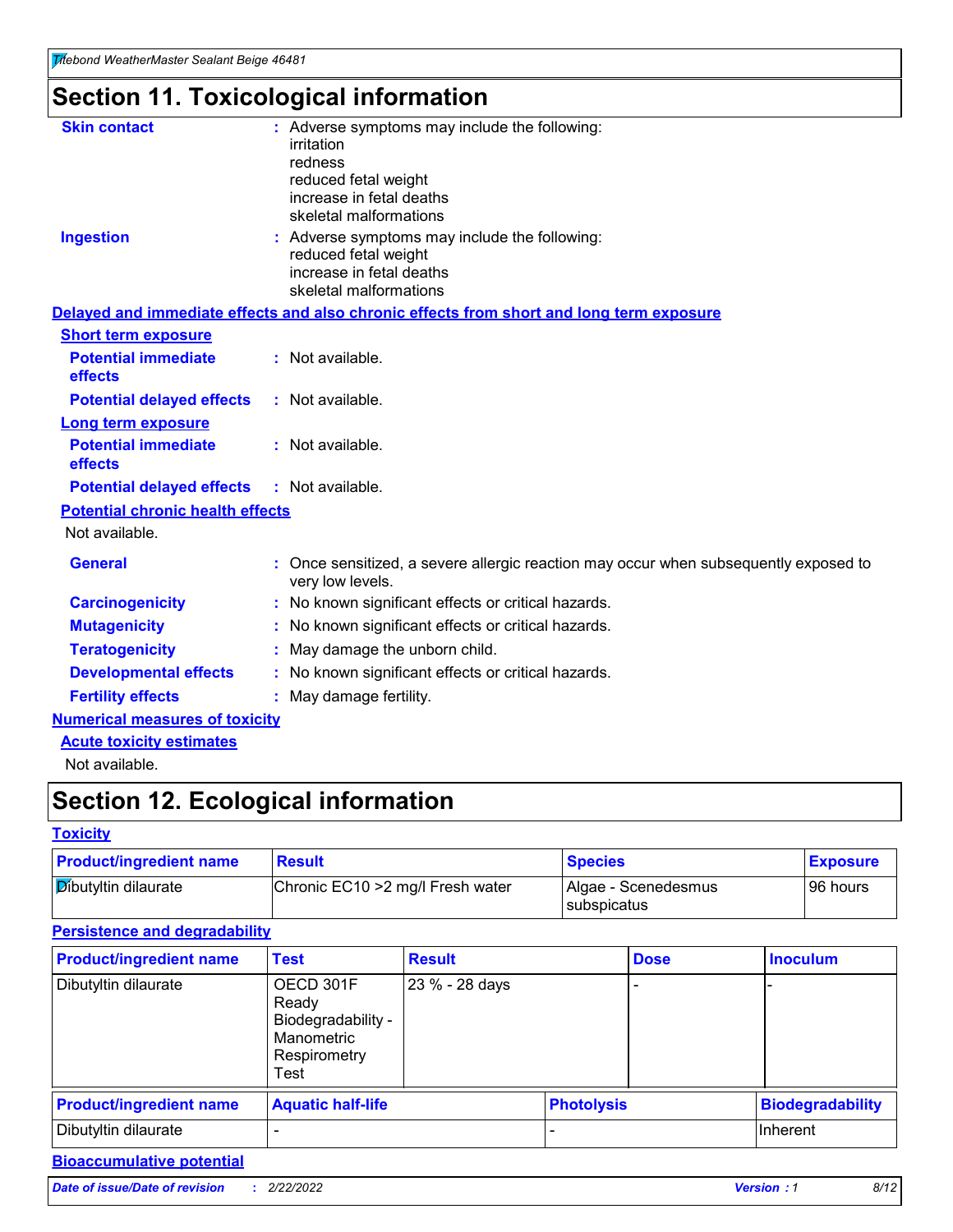### **Section 12. Ecological information**

| <b>Product/ingredient name</b> | $LoaPow$ | <b>BCF</b> | <b>Potential</b> |
|--------------------------------|----------|------------|------------------|
| 3-aminopropyltriethoxysilane   | 1.7      | 3.4        | low              |
| Dibutyltin dilaurate           | 4.44     | 2.91       | low              |

#### **Mobility in soil**

| <b>Soil/water partition</b><br>coefficient (K <sub>oc</sub> ) | : Not available.                                    |
|---------------------------------------------------------------|-----------------------------------------------------|
| <b>Other adverse effects</b>                                  | : No known significant effects or critical hazards. |

### **Section 13. Disposal considerations**

**Disposal methods :**

The generation of waste should be avoided or minimized wherever possible. Disposal of this product, solutions and any by-products should at all times comply with the requirements of environmental protection and waste disposal legislation and any regional local authority requirements. Dispose of surplus and non-recyclable products via a licensed waste disposal contractor. Waste should not be disposed of untreated to the sewer unless fully compliant with the requirements of all authorities with jurisdiction. Waste packaging should be recycled. Incineration or landfill should only be considered when recycling is not feasible. This material and its container must be disposed of in a safe way. Care should be taken when handling emptied containers that have not been cleaned or rinsed out. Empty containers or liners may retain some product residues. Avoid dispersal of spilled material and runoff and contact with soil, waterways, drains and sewers.

### **Section 14. Transport information**

|                                      | <b>DOT</b><br><b>Classification</b> | <b>TDG</b><br><b>Classification</b> | <b>Mexico</b><br><b>Classification</b> | <b>ADR/RID</b> | <b>IMDG</b>              | <b>IATA</b>              |
|--------------------------------------|-------------------------------------|-------------------------------------|----------------------------------------|----------------|--------------------------|--------------------------|
| <b>UN number</b>                     | Not regulated.                      | Not regulated.                      | Not regulated.                         | Not regulated. | Not regulated.           | Not regulated.           |
| <b>UN proper</b><br>shipping name    | $\blacksquare$                      |                                     |                                        |                |                          |                          |
| <b>Transport</b><br>hazard class(es) | $\blacksquare$                      | $\overline{\phantom{a}}$            | $\blacksquare$                         | $\blacksquare$ | $\overline{\phantom{a}}$ | $\overline{\phantom{0}}$ |
| <b>Packing group</b>                 | $\overline{\phantom{a}}$            | $\overline{\phantom{0}}$            | $\overline{\phantom{a}}$               | -              | $\overline{\phantom{0}}$ | $\overline{\phantom{a}}$ |
| <b>Environmental</b><br>hazards      | No.                                 | No.                                 | No.                                    | No.            | No.                      | No.                      |

### **Section 15. Regulatory information**

#### **U.S. Federal regulations**

#### **SARA 302/304**

#### **Composition/information on ingredients**

No products were found.

**SARA 304 RQ :** Not applicable.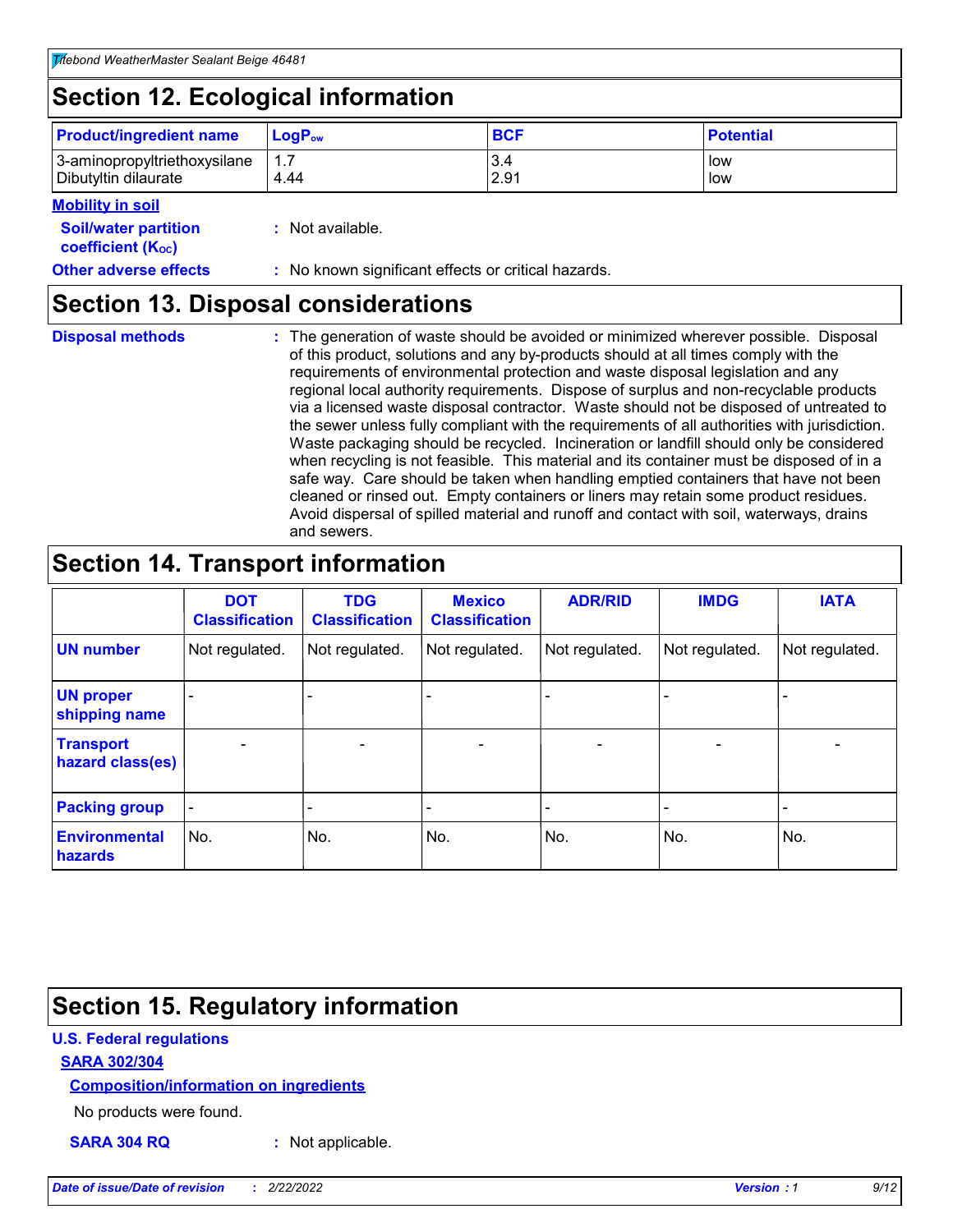### **Section 15. Regulatory information**

#### **SARA 311/312**

**Classification :** EYE IRRITATION - Category 2B SKIN SENSITIZATION - Category 1 TOXIC TO REPRODUCTION (Fertility) - Category 1B TOXIC TO REPRODUCTION (Unborn child) - Category 1B

#### **Composition/information on ingredients**

| <b>Name</b>                  | $\frac{9}{6}$ | <b>Classification</b>                                                                                                                                                                                                                                                                                                                                                                      |
|------------------------------|---------------|--------------------------------------------------------------------------------------------------------------------------------------------------------------------------------------------------------------------------------------------------------------------------------------------------------------------------------------------------------------------------------------------|
| 3-aminopropyltriethoxysilane | $\leq$ 3      | <b>FLAMMABLE LIQUIDS - Category 4</b><br><b>ACUTE TOXICITY (oral) - Category 4</b><br>SKIN IRRITATION - Category 2<br>EYE IRRITATION - Category 2A                                                                                                                                                                                                                                         |
| Dibutyltin dilaurate         | ≤0.3          | ACUTE TOXICITY (oral) - Category 3<br>SKIN CORROSION - Category 1C<br>SERIOUS EYE DAMAGE - Category 1<br>SKIN SENSITIZATION - Category 1<br><b>GERM CELL MUTAGENICITY - Category 2</b><br>TOXIC TO REPRODUCTION (Fertility) - Category 1B<br>TOXIC TO REPRODUCTION (Unborn child) - Category 1B<br>SPECIFIC TARGET ORGAN TOXICITY (REPEATED<br>EXPOSURE) (respiratory system) - Category 1 |

#### **State regulations**

| <b>Massachusetts</b> | : None of the components are listed. |
|----------------------|--------------------------------------|
| <b>New York</b>      | : None of the components are listed. |
| <b>New Jersey</b>    | : None of the components are listed. |
| Pennsylvania         | : None of the components are listed. |

#### **California Prop. 65**

**A** WARNING: This product can expose you to methanol, which is known to the State of California to cause birth defects or other reproductive harm. For more information go to www.P65Warnings.ca.gov.

| <b>Ingredient name</b> | No significant risk Maximum<br>level | acceptable dosage<br>level |
|------------------------|--------------------------------------|----------------------------|
| methanol               |                                      | Yes.                       |

#### **International regulations**

**Chemical Weapon Convention List Schedules I, II & III Chemicals** Not listed.

#### **Montreal Protocol**

Not listed.

**Stockholm Convention on Persistent Organic Pollutants**

Not listed.

### **UNECE Aarhus Protocol on POPs and Heavy Metals**

Not listed.

#### **Inventory list**

**China :** All components are listed or exempted. **:** All components are active or exempted.

#### **United States TSCA 8(b) inventory**

*Date of issue/Date of revision* **:** *2/22/2022 Version : 1 10/12*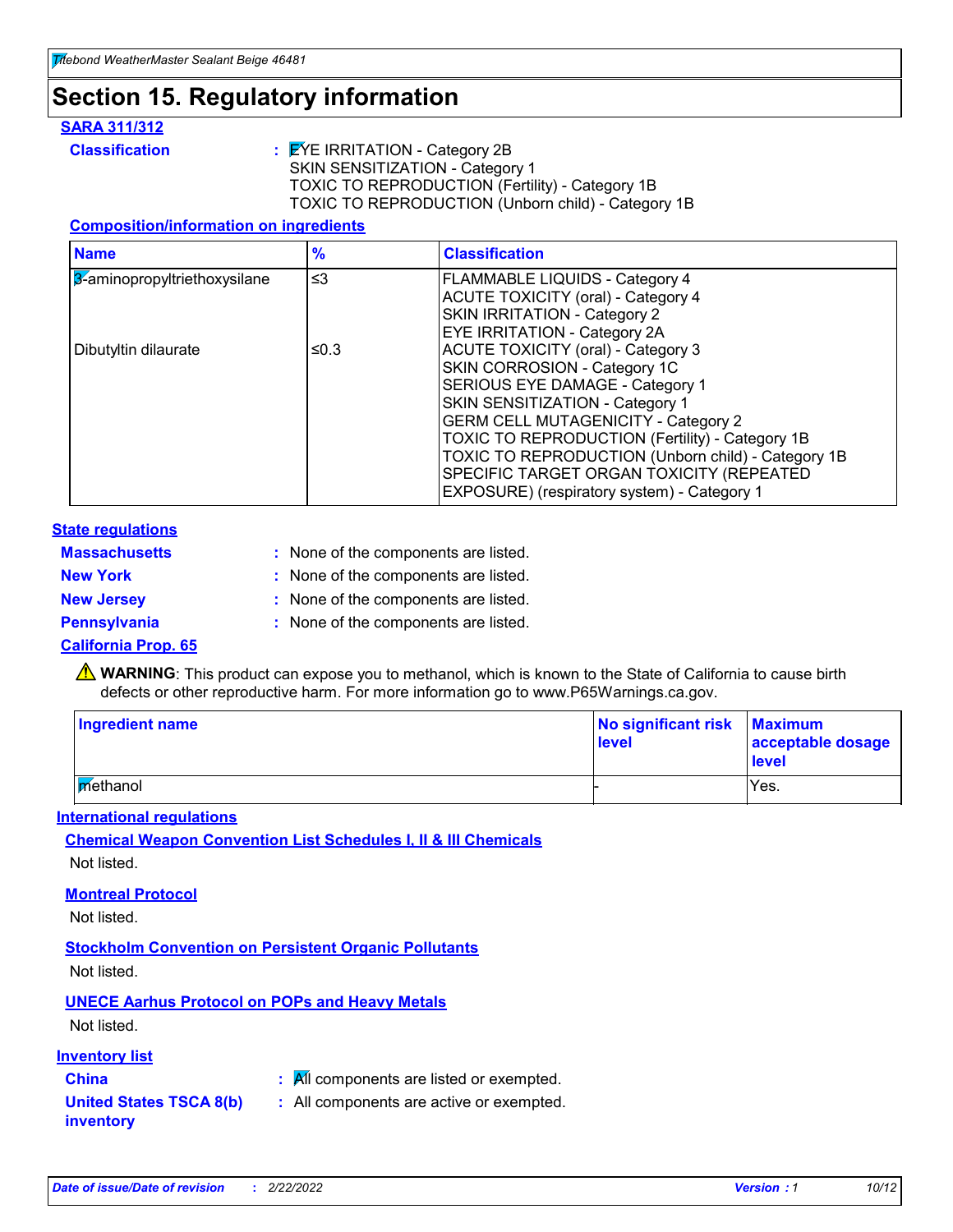### **Section 16. Other information**

**Hazardous Material Information System (U.S.A.)**



**Caution: HMIS® ratings are based on a 0-4 rating scale, with 0 representing minimal hazards or risks, and 4 representing significant hazards or risks. Although HMIS® ratings and the associated label are not required on SDSs or products leaving a facility under 29 CFR 1910.1200, the preparer may choose to provide them. HMIS® ratings are to be used with a fully implemented HMIS® program. HMIS® is a registered trademark and service mark of the American Coatings Association, Inc.**

**The customer is responsible for determining the PPE code for this material. For more information on HMIS® Personal Protective Equipment (PPE) codes, consult the HMIS® Implementation Manual.**

#### **National Fire Protection Association (U.S.A.)**



**Reprinted with permission from NFPA 704-2001, Identification of the Hazards of Materials for Emergency Response Copyright ©1997, National Fire Protection Association, Quincy, MA 02269. This reprinted material is not the complete and official position of the National Fire Protection Association, on the referenced subject which is represented only by the standard in its entirety.**

**Copyright ©2001, National Fire Protection Association, Quincy, MA 02269. This warning system is intended to be interpreted and applied only by properly trained individuals to identify fire, health and reactivity hazards of chemicals. The user is referred to certain limited number of chemicals with recommended classifications in NFPA 49 and NFPA 325, which would be used as a guideline only. Whether the chemicals are classified by NFPA or not, anyone using the 704 systems to classify chemicals does so at their own risk.**

#### **Procedure used to derive the classification**

| <b>Classification</b>                                                                                                                                                           |                                                                                                                                                                                                                                                                   | <b>Justification</b>                                                                                                                                                                                                                                                                                       |  |
|---------------------------------------------------------------------------------------------------------------------------------------------------------------------------------|-------------------------------------------------------------------------------------------------------------------------------------------------------------------------------------------------------------------------------------------------------------------|------------------------------------------------------------------------------------------------------------------------------------------------------------------------------------------------------------------------------------------------------------------------------------------------------------|--|
| <b>EYE IRRITATION - Category 2B</b><br>SKIN SENSITIZATION - Category 1<br>TOXIC TO REPRODUCTION (Fertility) - Category 1B<br>TOXIC TO REPRODUCTION (Unborn child) - Category 1B |                                                                                                                                                                                                                                                                   | Expert judgment<br>Expert judgment<br>Expert judgment<br>Expert judgment                                                                                                                                                                                                                                   |  |
| <b>History</b>                                                                                                                                                                  |                                                                                                                                                                                                                                                                   |                                                                                                                                                                                                                                                                                                            |  |
| <b>Date of printing</b>                                                                                                                                                         | : 4/22/2022                                                                                                                                                                                                                                                       |                                                                                                                                                                                                                                                                                                            |  |
| Date of issue/Date of<br>revision                                                                                                                                               | : 2/22/2022                                                                                                                                                                                                                                                       |                                                                                                                                                                                                                                                                                                            |  |
| Date of previous issue                                                                                                                                                          | : 1/14/2022                                                                                                                                                                                                                                                       |                                                                                                                                                                                                                                                                                                            |  |
| <b>Version</b>                                                                                                                                                                  | $\div$ 1                                                                                                                                                                                                                                                          |                                                                                                                                                                                                                                                                                                            |  |
| <b>Key to abbreviations</b>                                                                                                                                                     | $\therefore$ ATE = Acute Toxicity Estimate<br><b>BCF</b> = Bioconcentration Factor<br>IATA = International Air Transport Association<br><b>IBC</b> = Intermediate Bulk Container<br><b>IMDG = International Maritime Dangerous Goods</b><br>$UN = United Nations$ | GHS = Globally Harmonized System of Classification and Labelling of Chemicals<br>LogPow = logarithm of the octanol/water partition coefficient<br>MARPOL = International Convention for the Prevention of Pollution From Ships, 1973<br>as modified by the Protocol of 1978. ("Marpol" = marine pollution) |  |